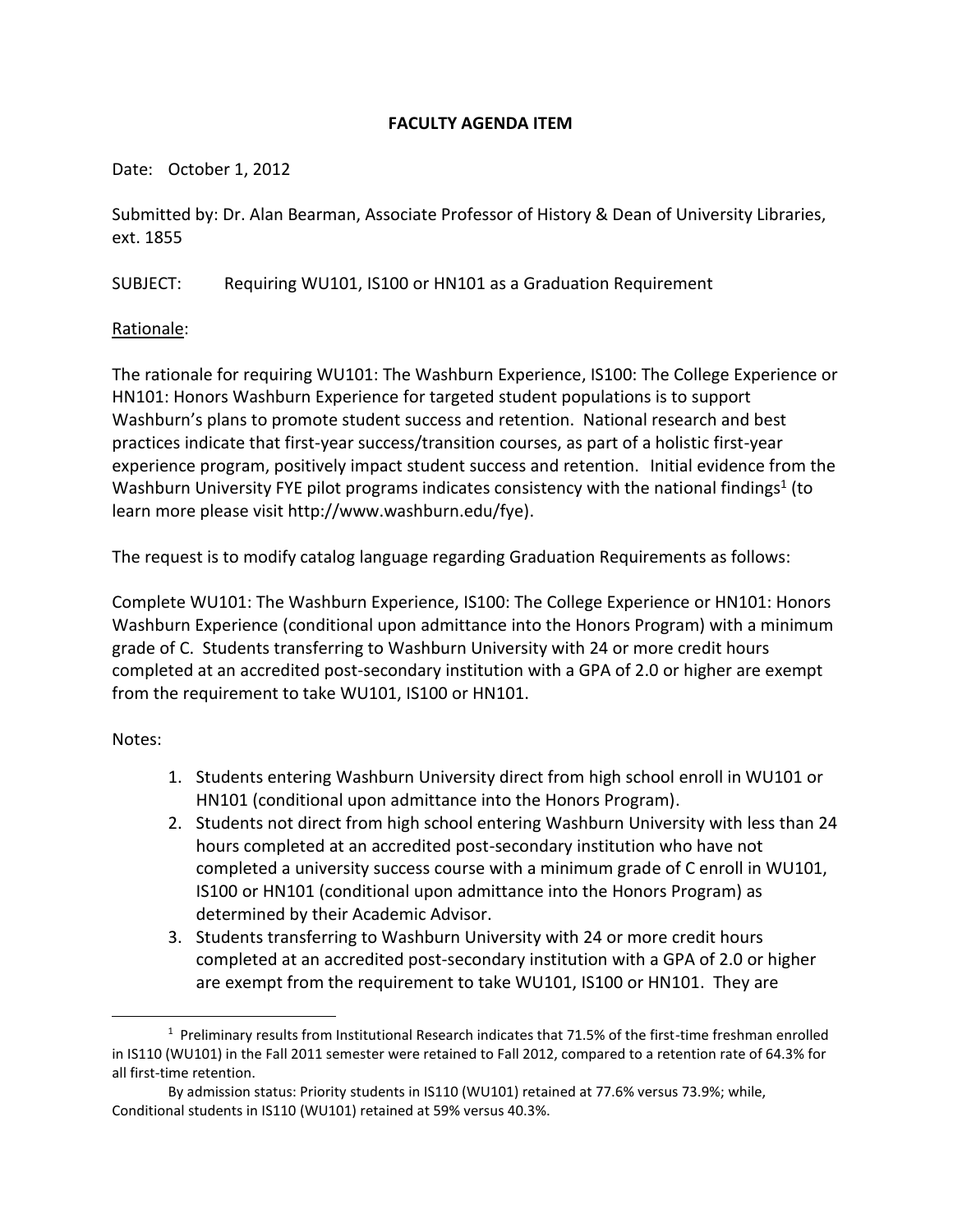strongly encouraged to complete a series of independent online modules introducing them to the Washburn University Community of Learning. Students not falling in designated categories will be reviewed by Academic Advisors for applicable placement recommendations.

4. Students originally determined as being required to complete WU101, IS100 or HN101 who advance beyond 24 hours of credit without fulfilling the requirement with a minimum grade of C, are required to compete a 3-credit hour Directed Readings project (IS110) administered by the FYE Lecturer/Coordinator.

### Financial Implications:

The primary reason for offering WU101 is to further the success of Washburn University students. Like any program this program needs to be financially viable. The following information, therefore, seeks to demonstrate the viability of this proposal.

### Potential New Revenue:

As part of a holistic First-Year Experience program the potential for additional revenue from single cohorts is significant. The Fall 2008 first-time freshman cohort at Washburn University included 830 students.<sup>2</sup> From this cohort Washburn retained 521 students, or 62.8%, into the Fall 2009 semester. Achieving the KBOR goal of a 10% increase in both retention and graduation rates will take both time and a university wide commitment to student success. What follows are three scenarios, culminating with the 10% increase, of the financial impact of a gradual increase in retention rates. Each of these scenarios assumes students are taking 12 credit hours at the Fall 2012 basic tuition rate of \$225.00 and are calculated using a Retention Revenue estimator from Noel-Levitz. Further, each model assumes no increase in the base tuition rate, students graduating in 4 years and demonstrates the total net gain in tuition from a single cohort.

#### Model 1:

3% (25 students) increase in retention = \$405,000.00 additional income from the Fall 2008 cohort.

## Model 2:

6% (50 students) increase in retention = \$810,000.00 additional income from the Fall 2008 cohort.

## Model 3:

l

10% (83 students) increase in retention = \$1,344,600.00 additional income from the Fall 2008 cohort.

<sup>&</sup>lt;sup>2</sup> "Appendix A: Retention Rates for Undergraduate Students" Washburn University Retention Analysis: Fall 2008 to Fall 2009 (Washburn University: Office of Institutional Research, October 30, 2009), 4.